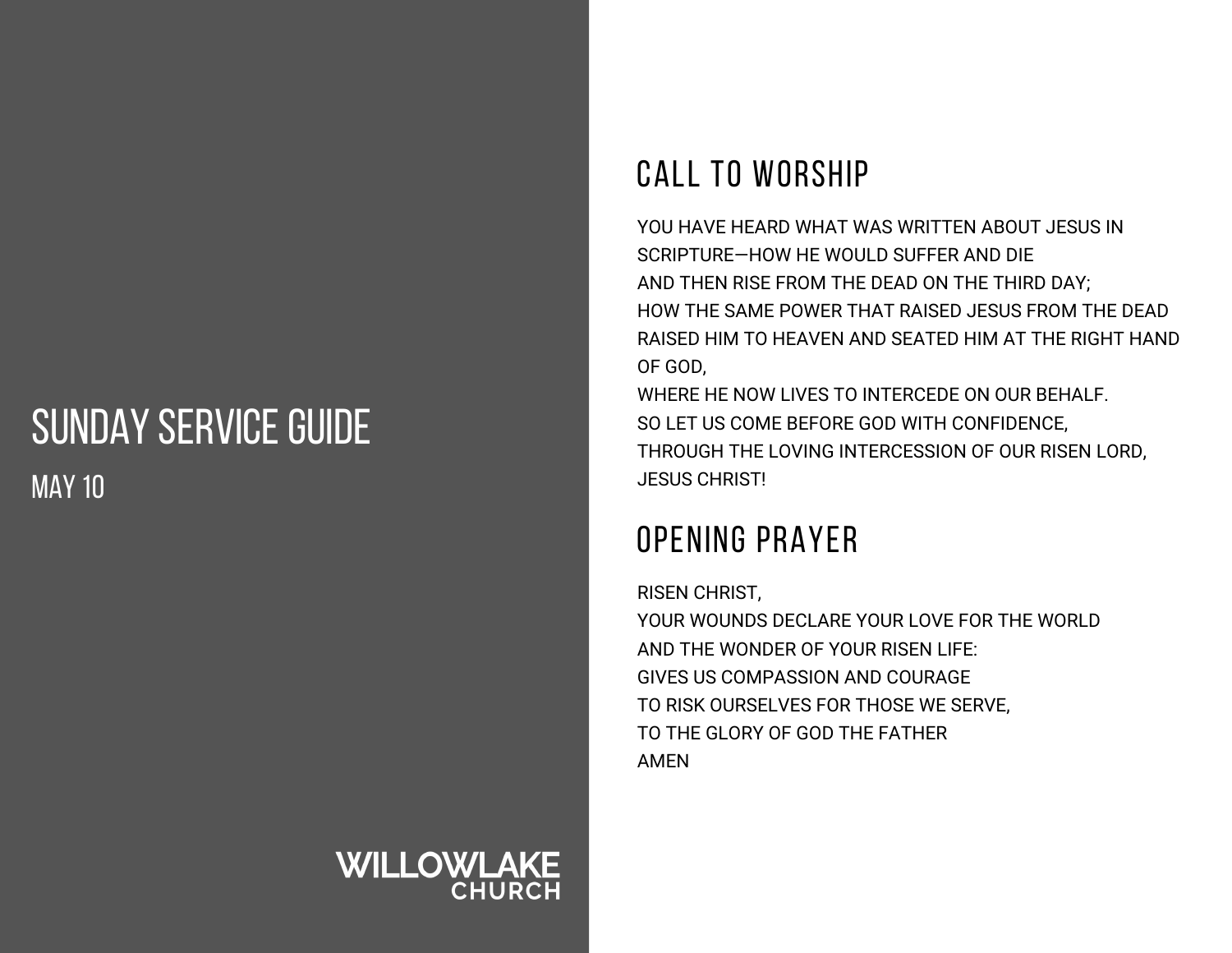#### GOODNESS OF GOD

IN THE DARKNESS WE WERE WAITING I LOVE YOU LORD OH YOUR MERCY NEVER FAILS ME ALL MY DAYS I'VE BEEN HELD IN YOUR HANDS FROM THE MOMENT THAT I WAKE UP UNTIL I LAY MY HEAD I WILL SING OF THE GOODNESS OF GOD

ALL MY LIFE YOU HAVE BEEN FAITHFUL ALL MY LIFE YOU HAVE BEEN SO SO GOOD WITH EVERY BREATH THAT I AM ABLE I WILL SING OF THE GOODNESS OF GOD

I LOVE YOUR VOICE YOU HAVE LED ME THROUGH THE FIRE IN DARKEST NIGHT YOU ARE CLOSE LIKE NO OTHER I'VE KNOWN YOU AS A FATHER I'VE KNOWN YOU AS A FRIEND I HAVE LIVED IN THE GOODNESS OF GOD

YOUR GOODNESS IS RUNNING AFTER IT'S RUNNING AFTER ME YOUR GOODNESS IS RUNNING AFTER IT'S RUNNING AFTER ME WITH MY LIFE LAID DOWN I'M SURRENDERED NOW I GIVE YOU EVERYTHING YOUR GOODNESS IS RUNNING AFTER IT'S RUNNING AFTER ME

CCLI SONG # 7117726 BEN FIELDING | BRIAN JOHNSON | ED CASH | JASON INGRAM | JENN JOHNSON © 2018 ALLETROP MUSIC CCLI LICENSE # 141683 GREAT ARE YOU LORD

YOU GIVE LIFE YOU ARE LOVE YOU BRING LIGHT TO THE DARKNESS YOU GIVE HOPE YOU RESTORE EV'RY HEART THAT IS BROKEN AND GREAT ARE YOU LORD